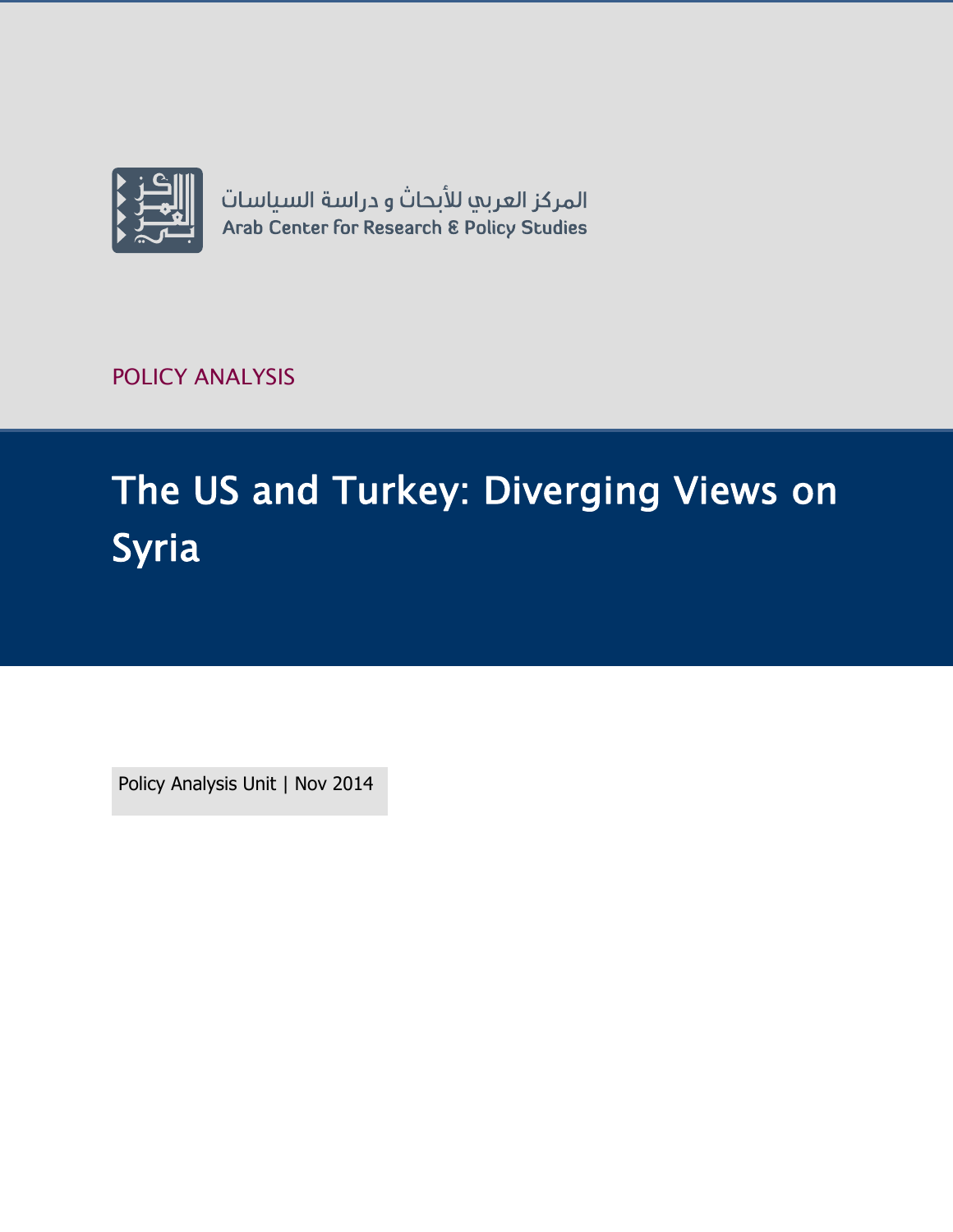The US and Turkey: Diverging Views on Syria

Series: Policy Analysis

Policy Analysis Unit | Nov 2014

\_\_\_\_\_\_\_\_\_\_\_\_\_\_\_\_\_\_\_\_\_\_\_\_\_\_\_\_

Copyright © 2014 Arab Center for Research and Policy Studies. All Rights Reserved.

The Arab Center for Research and Policy Studies is an independent research institute and think tank for the study of history and social sciences, with particular emphasis on the applied social sciences.

The Center's paramount concern is the advancement of Arab societies and states, their cooperation with one another and issues concerning the Arab nation in general. To that end, it seeks to examine and diagnose the situation in the Arab world - states and communities- to analyze social, economic and cultural policies and to provide political analysis, from an Arab perspective.

The Center publishes in both Arabic and English in order to make its work accessible to both Arab and non-Arab researchers.

#### **Arab Center for Research and Policy Studies**

PO Box 10277 Street No. 826, Zone 66 Doha, Qatar Tel.: +974 44199777 | Fax: +974 44831651 [www.dohainstitute.org](file:///C:/Users/dena.qaddumi/Desktop/www.dohainstitute.org)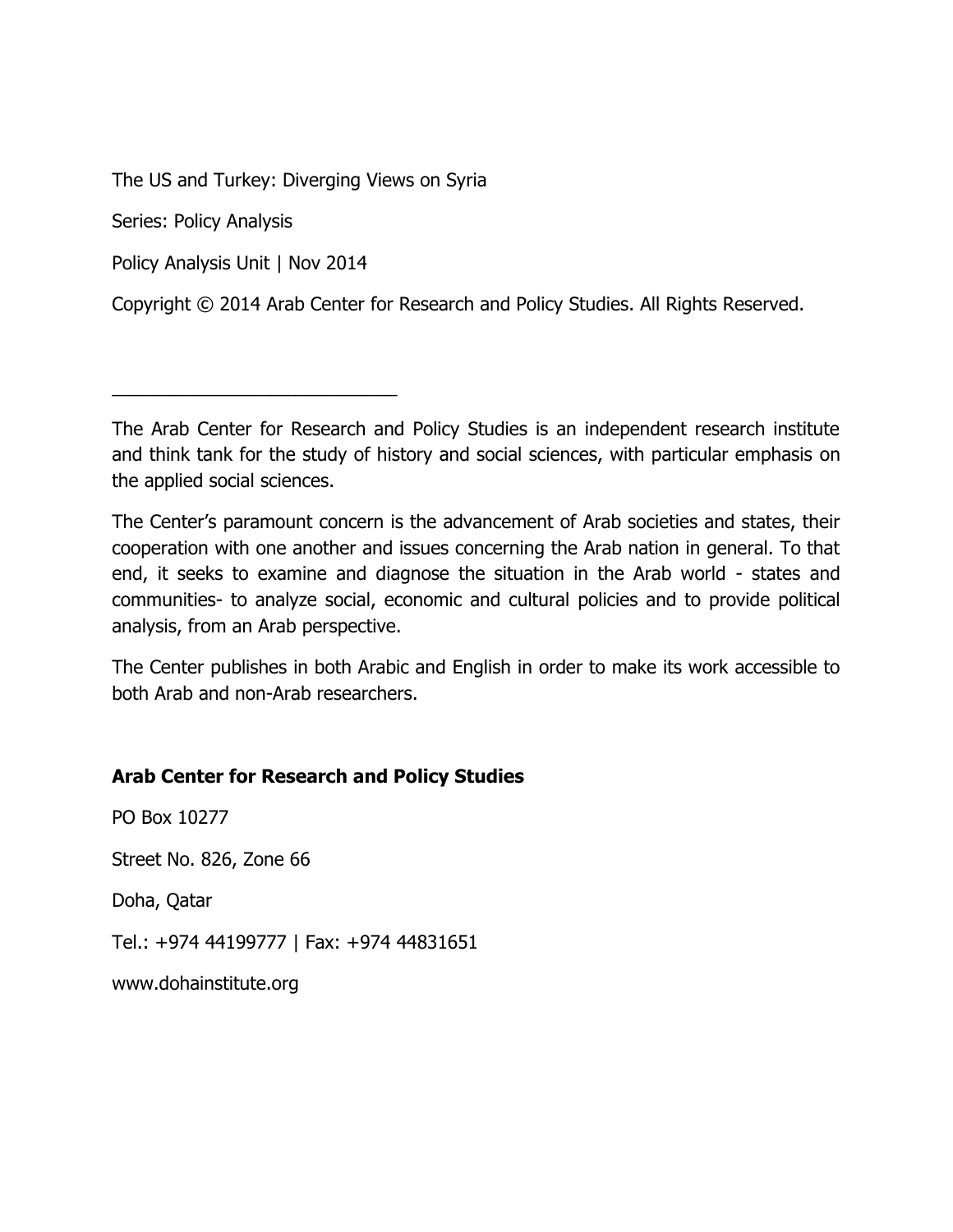# Table of Contents

| <b>Introduction</b>                |                |
|------------------------------------|----------------|
| <b>Discrepancy in Calculations</b> | $\overline{2}$ |
| <b>The US Position</b>             | $\overline{2}$ |
| <b>Turkey's Position</b>           | $\overline{4}$ |
| <b>Different Priorities</b>        | 6              |
| <b>Conclusion</b>                  | 9              |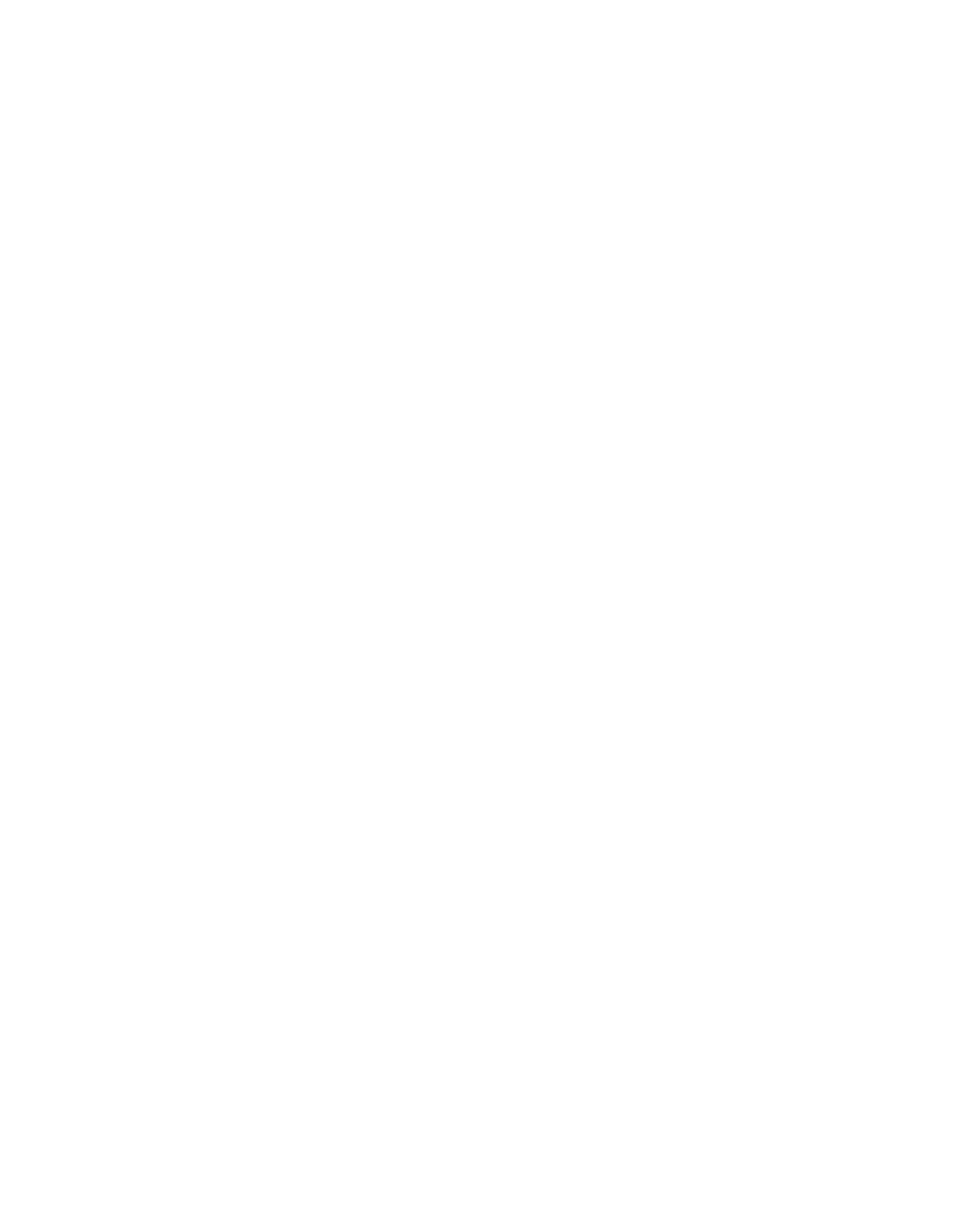## <span id="page-4-0"></span>Introduction

 $\overline{a}$ 

The recent American-Turkish polarization over the handling of the situation in Kobane, the Kurdish town close to the Turkish border in northern Syria, is just the tip of the iceberg among a growing series of American-Turkish differences on a range of regional and domestic issues. The divergence of views between Turkey and America on the Arab revolutions, and the counterrevolution that followed, are no secret. Additionally, Washington has not disguised its irritation with the downturn in Turkish-Israeli relations, nor is it pleased with Ankara's openness to some Islamist forces such as the Muslim Brotherhood and Hamas. Some in Congress have started to take a harder line against Turkey, accompanied by a parallel escalation in American media calling for a reexamination of Turkey's place in NATO, and even its expulsion, following claims that Turkish President Recep Tayyip Erdogan has "authoritarian" and "extreme Islamist" leanings.<sup>1</sup> In December 2013, insinuations by the then Prime Minister Erdogan of a possible US role in the corruption investigations launched by the Turkish police against those close to him, and his threat to expel the US ambassador from Ankara, were but a forewarning of growing tensions in bilateral relations between the US and Turkey.<sup>2</sup>

As the crisis in Kobane escalates, US-Turkish disagreements over priorities in the war against the Islamic State in Iraq and the Levant (ISIL) have sharpened. Kobane has been facing a major assault from ISIL, which has caused most of its residents to flee to Turkey, leaving behind only a few hundred fighters from the Kurdish Popular Protection Units which are allied with the Syrian Kurdish Democratic Union Party (PYD). Despite the PYD being backed by US airstrikes, the inability of airstrikes alone to stop ISIL, along with the risk of Kobane falling to ISIL (albeit a risk that has now lessened), has driven American-Turkish relations to a new low. America wants Turkey to support PYD fighters, but Turkey considers the PYD a terrorist party, because of its links to the

<sup>&</sup>lt;sup>1</sup> James Goldgeier, "ISIS Fight not a NATO Mission, or in Turkey's Interest," The New York Times, October 14, 2014, http://goo.gl/lA1vyI; Jonathan Schanzer, "Time to Kick Turkey out of NATO?" Politico Magazine, October 09, 2014, http://goo.gl/vEjWBy; "Turkey's Wrong Turn," The New York Times, January 27, 2014, http://goo.gl/ktP6ia; Martin Matishak, "Ros-Lehtinen blasts Turkey as slow to act on ISIS," The Hill, October 21, 2014, http://goo.gl/rnrkrE.

<sup>&</sup>lt;sup>2</sup> Selcuk Gokoluk and Benjamin Harvey, "Turkey's Erdogan Says Foreign Ambassadors Could Be Expelled," Bloomberg News, December 21, 2013, http://goo.gl/kiVkR6.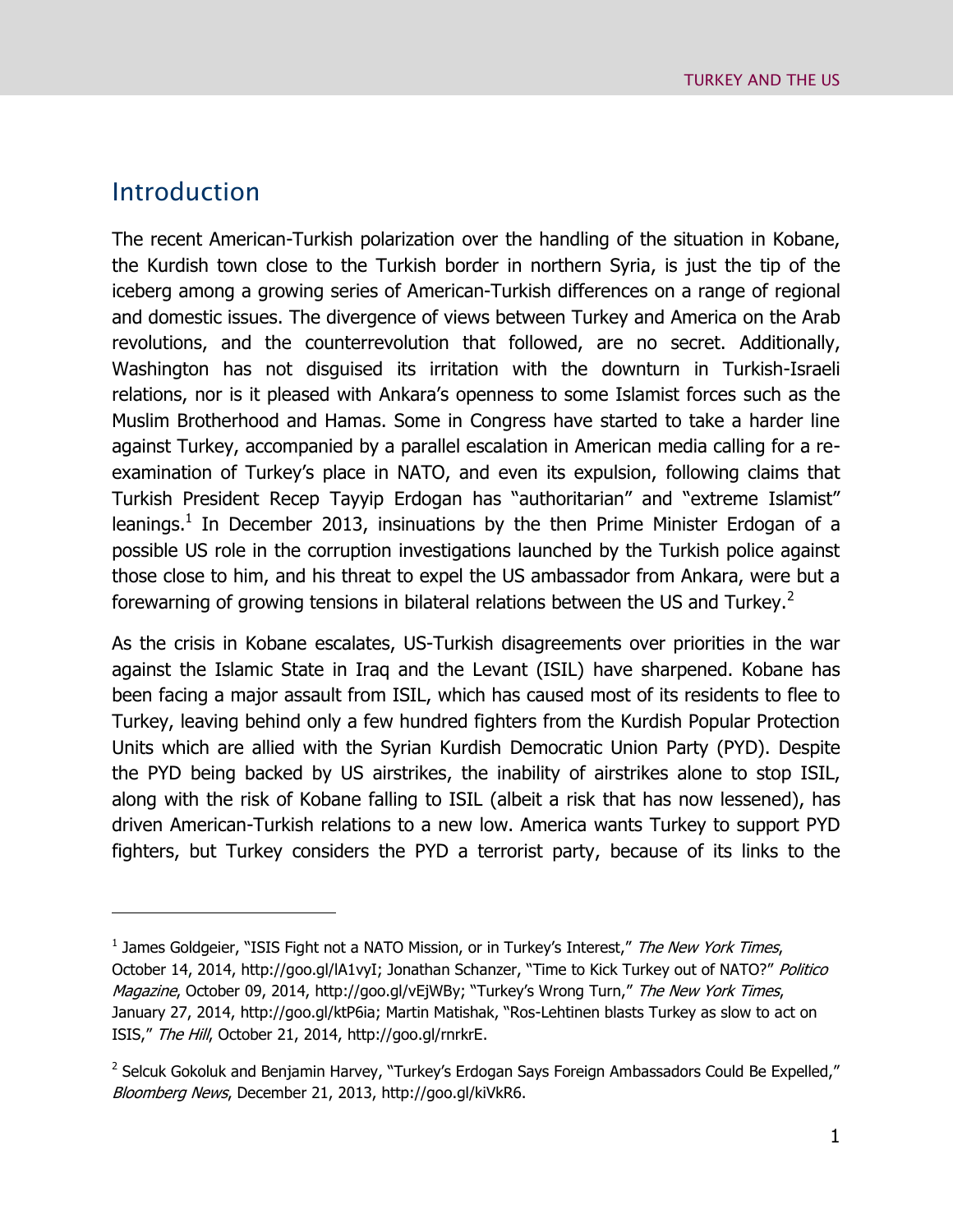Turkish Kurdistan Workers' Party (PKK) – an organization both Turkey and the United States class as terrorist.

# <span id="page-5-0"></span>Discrepancy in Calculations

The current tensions between the US and Turkey are predominantly linked to a discrepancy in both sides' assessments and priorities on Syria. Turkey has long been advocating the overthrow of Syrian President Bashar al-Assad's regime as critical to an overall strategy on Syria. For the United States, this is outside the scope of its new war in the Middle East. Despite the efforts of US Secretary of State John Kerry to deny the existence of any "discrepancy"<sup>3</sup> between the two sides regarding the war on ISIL, facts would seem to point otherwise. Frequent reports in US media by unnamed US officials have confirmed growing tension between the two countries and of American "disappointment" with Turkey.<sup>4</sup> On the Turkish side, Ankara was quick to deny the statements of US national security advisor Susan Rice maintaining that Turkey had agreed to allow international coalition forces to use the Incirlik military base in the war against ISIL.<sup>5</sup> This was followed by the US initiative to airdrop arms to Kurdish fighters, which completely disregarded Turkish objections to the plan, but did result in a slight change to the balance of forces in favor of the Kurdish fighters in Kobane.

# <span id="page-5-1"></span>The US Position

President Obama's administration feels that the fall of Kobane would constitute a severe blow to its strategy in the war against ISIL in Iraq and Syria. This is because Obama had declared from day one that he would never send in ground troops, and would make do with providing air support for the Iraqi and Syria forces on the ground, along with the provision of weapons and training. Given the poor performance of the Iraqi army, especially around Anbar, and the absence of a "trusted partner" on the ground in Syria,

<sup>&</sup>lt;sup>3</sup> "Kerry: 'No discrepancy' over Turkey's role in fight against Islamic State," Reuters, October 14, 2014, http://goo.gl/oOZQVB.

<sup>&</sup>lt;sup>4</sup> Karen DeYoung and Liz Sly, "U.S. frustration rises as Turkey withholds military help from besieged Kobane," The Washington Post, October 9, 2014, http://goo.gl/rjV7Wz.

<sup>&</sup>lt;sup>5</sup> "Turkish official denies report of deal with US to use bases for ISIS strikes," FoxNews.com, October 13, 2014, http://goo.gl/A0Lbzj.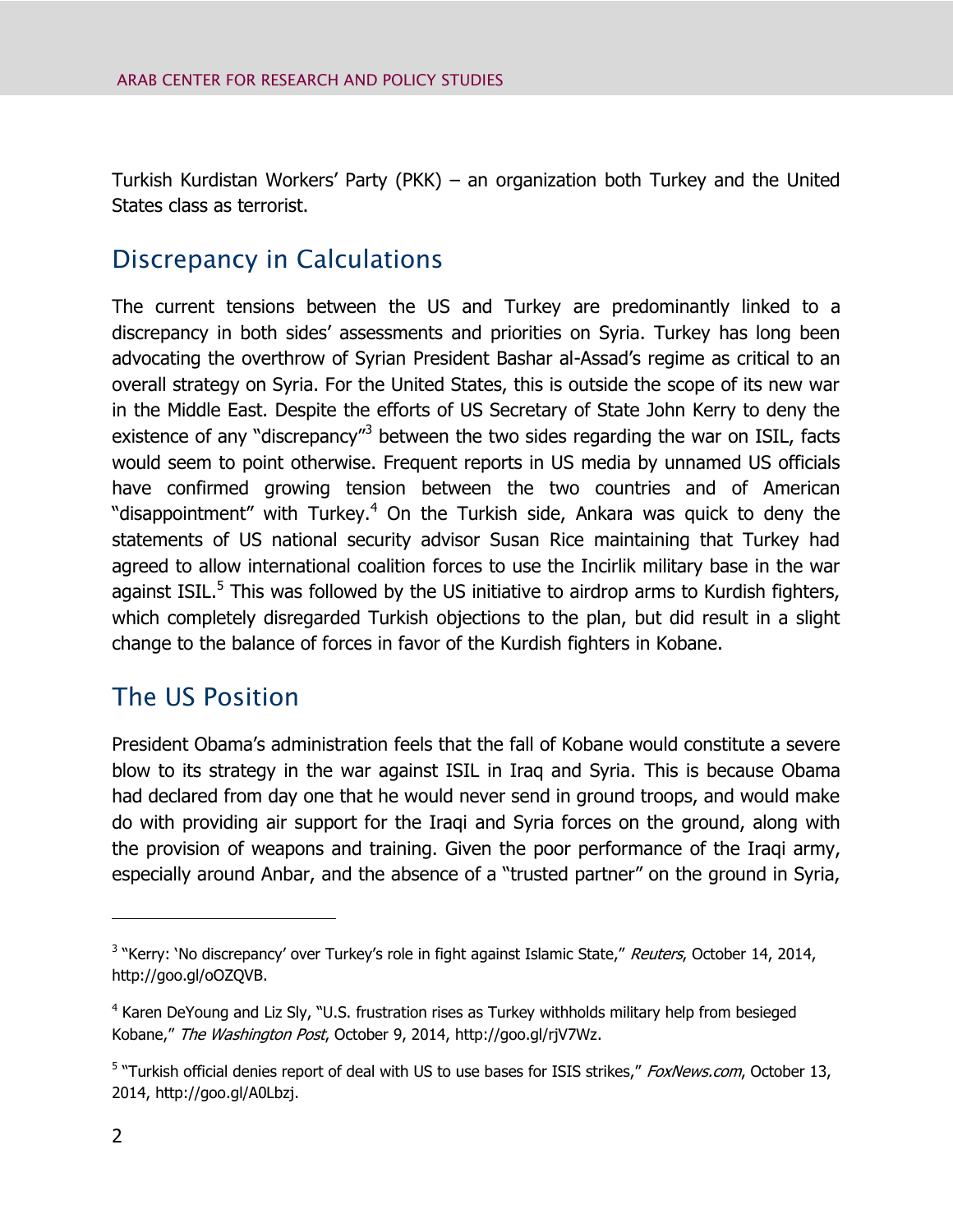this strategy has come into question – even more so after Martin Dempsey, head of the US joint chiefs-of-staff, on more than one occasion expressed that he might have to recommend the deployment of US ground forces, statements that no doubt caused much embarrassment to the White House.

In its strategy against ISIL, the US is facing more of a dilemma with the Syrian side of things than it is with Iraq. In Baghdad there is a government that the United States recognizes and is able to work with, especially since the replacement of former Prime Minister Nouri al-Maliki with Haider al-Abadi as the head of Iraq's "national unity government." As for its relation with Iraqi Kurdistan, for decades the US has successfully worked with Iraqi Kurds, long before they settled their disagreements with the Iraqi central government in Baghdad.

In Syria, however, the American administration does not recognize the legitimacy of President Assad, preventing cooperation with the regime. Although Obama has repeatedly called for the need to remove Assad, his administration has not followed up with policies to force his exit. When it comes to Syria, the strategy to fight ISIL, unveiled by Obama on September 10, has been limited to the announcement of training programs for "appropriately vetted" forces of the "moderate Syrian opposition," amounting to 500 million dollars in the first year, as a first stage, $6$  which will be run in Saudi Arabia and Turkey.<sup>7</sup> The problem is that training and security vetting will take years to form a Syrian fighting force capable of taking on ISIL and maintaining control of the territories it loses as a result of US airstrikes.<sup>8</sup> Hoping to resolve this dilemma, the Obama administration started to put pressure on Turkey to play a greater role in assisting the Kurdish military forces in Kobane, be it by arming them and allowing other

 $6$  "Statement by the President on ISIL," The White House, Office of the Press Secretary, September 10, 2014, http://goo.gl/Zhu4ig; Marco Cáceres, "US Will Back the 'Appropriately Vetted' in Syria. Huh?" The Huffington Post, September 15, 2014, http://goo.gl/x0fGau.

 $7$  Michael R. Gordon, Eric Schmitt, "Saudi Arabia Will Grant U.S. Request for Anti-ISIS Training Program," The New York Times, September 10, 2014,

http://www.nytimes.com/2014/09/11/world/middleeast/saudi-arabia-isis.html; "US says Turkey will train moderate Syrian rebels but presses for details," The Guardian, October 11, 2014, http://goo.gl/kV75Sw; "Saudi Arabia agrees to host training of moderate Syria rebels," Reuters, September 10, 2014, http://goo.gl/AER9dR.

<sup>&</sup>lt;sup>8</sup> Phil Stewart and Missy Ryan, "Up to 15,000 Syrian rebels needed to retake eastern Syria -U.S. military," Reuters, September. 26, 2014, http://goo.gl/x3GWvN.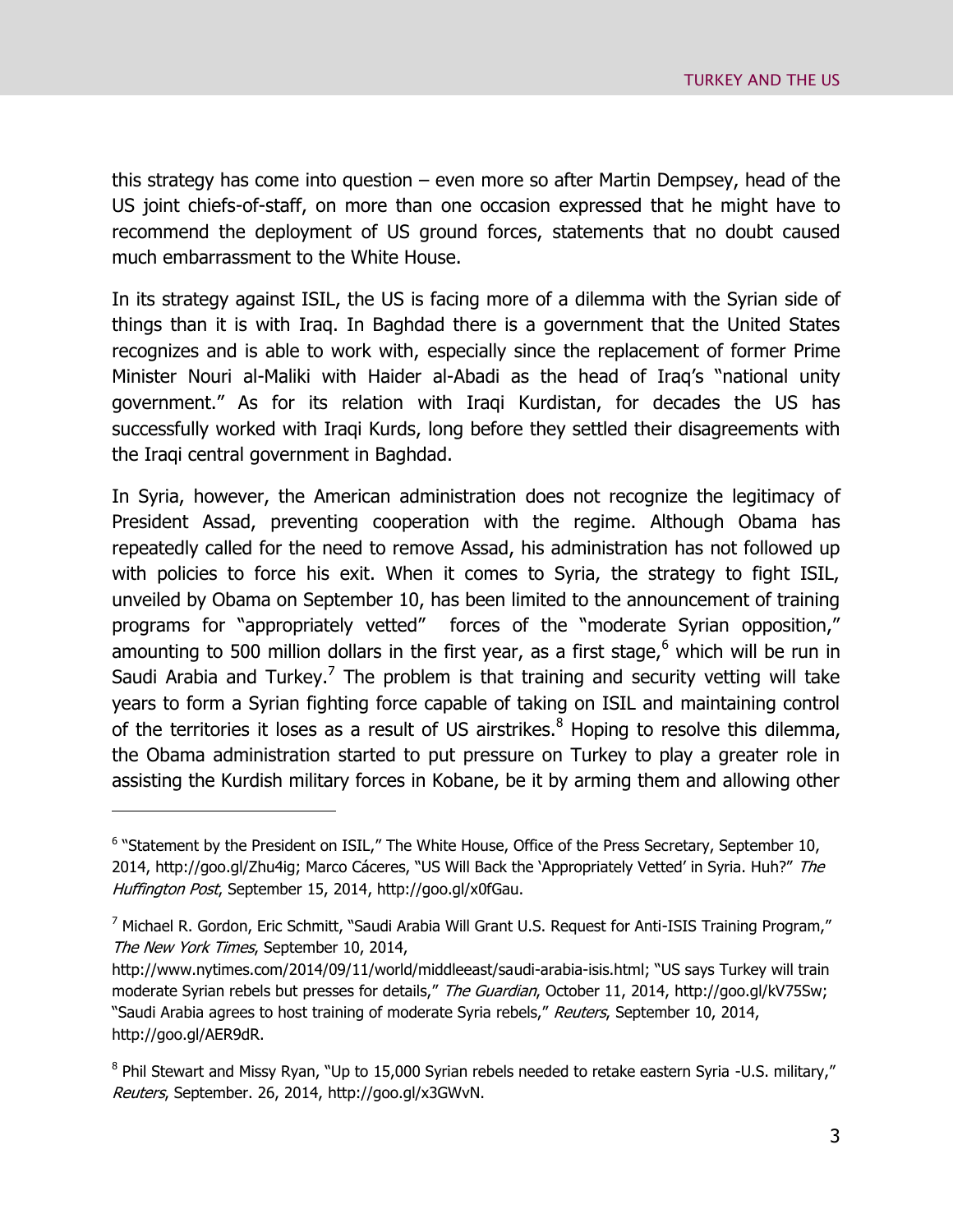Kurdish fighters to cross the border to reinforce them, or by direct Turkish military intervention on the ground. Turkey however refused to become unilaterally involved with ground forces against ISIL in Syria without a clear strategy to get rid of the Assad regime, leading the Obama administration to undertake airdrops of weapons to Kurdish fighters on October 20, thus infuriating Turkey.

Turkey's anger is legitimate. America is providing support to what both sides consider to be terrorist organizations or linked to terrorist organizations, and arming them without prior "background checks" or training, the very conditions that the United States imposes on the Free Syrian Army (FSA).<sup>9</sup> The United States justified its actions on the grounds that Kobane could not be allowed to fall to ISIL, and that this was the overriding prerogative in taking such a step, adding that there had been contacts with Turkish officials to reassure them that there was no shift in US policy on the Kurdish issue, and that these actions were a temporary measure.<sup>10</sup> America's "courtesy call" notifying Turkish officials that it armed Kurdish fighters left much to be desired in terms of showing respect for Turkish concerns. US State Department spokeswoman Marie Harf stated that the US administration "did not ask for the agreement" of Turkey on the operation to arm Kurdish fighters, indicating that the Syrian Kurdish Popular Defense Unit fighters were not linked to the PKK. $^{11}$  Turkish officials beg to differ.

# <span id="page-7-0"></span>Turkey's Position

On the other hand, Turkey – having deployed troops and military hardware in defensive positions along its border near Kobane – initially refused to support Kurdish fighters inside the besieged town, in spite of it being part of the international coalition against ISIL. Turkish officials questioned the American and Western focus on Kobane to the exclusion of other parts of Syria under the control of ISIL, or those subject to attacks by the Assad regime. Erdogan made it plain during a press conference in Paris at the end of October that he had reservations on intervening in Kobane. The Turkish president

<sup>&</sup>lt;sup>9</sup> Onur Ant and Selcan Hacaoglu, "Erdogan Says U.S. Arms for Kobani's Kurd Defenders an Error," Bloomberg News, October 23, 2014, http://goo.gl/NVjs5a.

 $10$  Peter Sullivan, "Kerry: US arms to Kurds a temporary measure," The Hill, October 20, 2014, http://goo.gl/ORWtib.

 $11$  The Associated Press, "Turkey says it helps Kurdish fighters enter Syria," The Washington Post, October 20, 2014, http://goo.gl/U4P64s.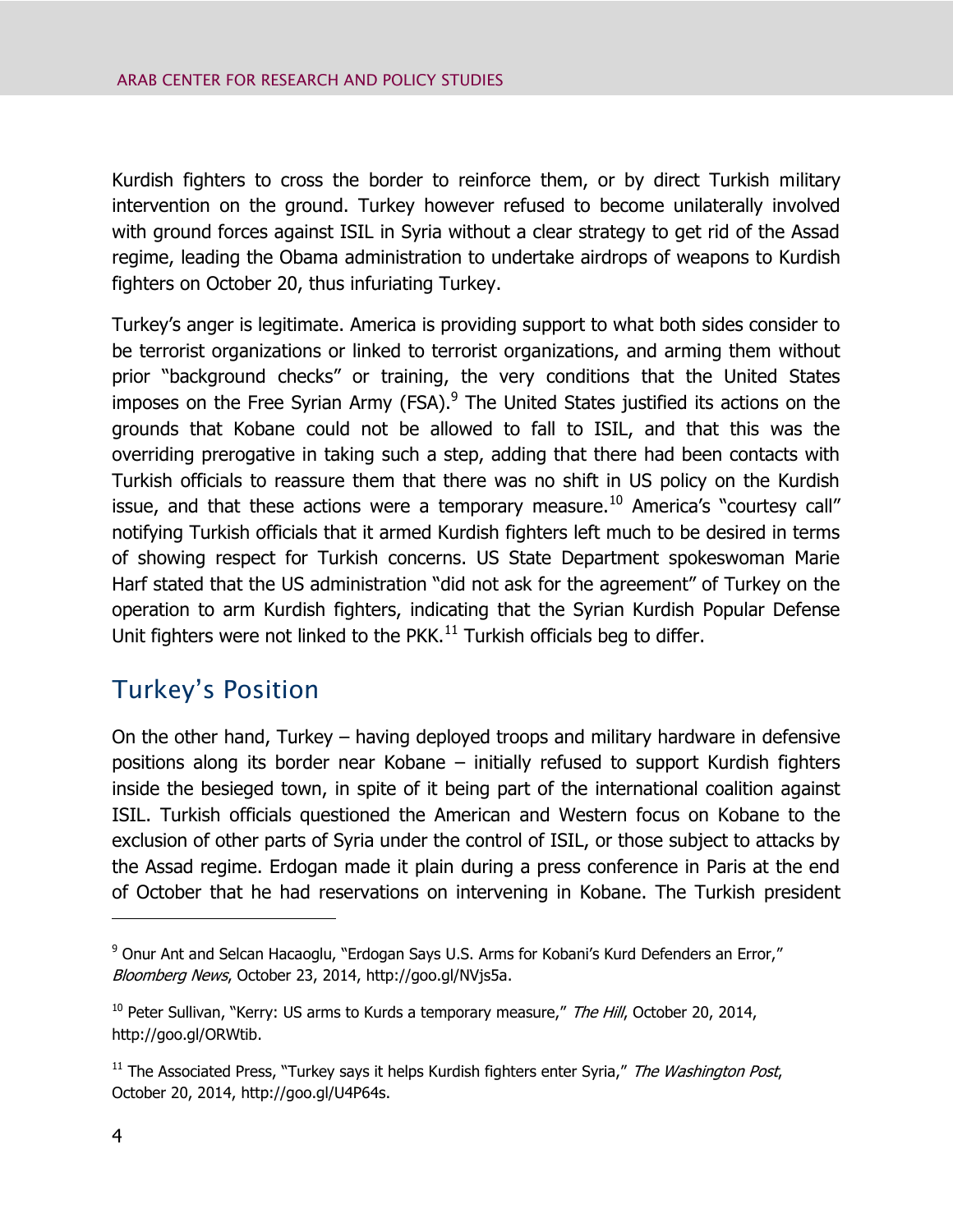asked "Why Kobane rather than other cities such as Idlib, Hama, or Homs […] when more than 40 percent of Iraqi territory is under the control of the Islamic State group?" and "Why has the coalition not acted in other regions?"<sup>12</sup>

Surprisingly, under intense American pressure Turkey later announced that it would allow fighters from the peshmerga—Iraqi Kurdish militias—and others from the Free Syrian Army to cross its territory in order to strengthen the Kurdish defenses in Kobane<sup>13</sup>. According to Turkish Prime Minister Davutoglu, "the only way to help Kobane, given that other countries do not wish to send ground forces, is to send forces with peaceful or moderate inclinations to Kobane. Who are these people? The peshmerga [...] and the FSA." He continued, "Train and equip the FSA so that regime forces do not take the place of ISIL fighters when they leave, and so that when those fighters withdraw their place is not taken by PKK terrorists." Davutoglu further stated that Turkey would assist "any forces and any coalition by means of its airbases (inside Turkey) or by other means if there is a shared vision for the creation of a democratic and pluralistic Syria."<sup>14</sup>

To understand Turkey's behavior one needs to consider its sensitivities over the Kurdish question. Turkey entered a bitter conflict with Kurds demanding independence that lasted more than thirty years and led to tens of thousands of victims. In 2012, the Erdogan government launched a peaceful political process with the PKK to halt the armed conflict in exchange for greater rights for Turkish Kurds. The process has yet to reach its end, and Turkey fears that a Syrian Kurdish victory in Kobane may help to revive the separatist aspirations of Turkish Kurds, especially since Iraqi Kurds enjoy independence.

For Turkey, the Kurdish Peoples Protection Units, which are defending Kobane, and the Turkish PKK, which it classes as a terrorist organization, are one and the same. Turkey

 $12$  "Erdogan: the international coalition puts too much focus on Kobane," Reuters, October 31, 2014, http://ara.reuters.com/article/topNews/idARAKBN0IK1D620141031.

<sup>&</sup>lt;sup>13</sup> "Erdogan: Kurdish party agrees to passage of FSA fighters into Kobane," Reuters, October 24, 2014, http://ara.reuters.com/article/topNews/idARAKCN0ID0YA20141024; Patrick J. Mcdonnell, "Turkey to allow Iraqi Kurdish fighters passage into Syrian city," The Los Angeles Times, October 20, 2104, http://goo.gl/YblXPj.

<sup>&</sup>lt;sup>14</sup> "Davutoglu: the moderate Syrian opposition and the peshmerga are those capable of saving Kobane," Reuters, October 28, 2014, http://ara.reuters.com/article/topNews/idARAKBN0IH19520141028.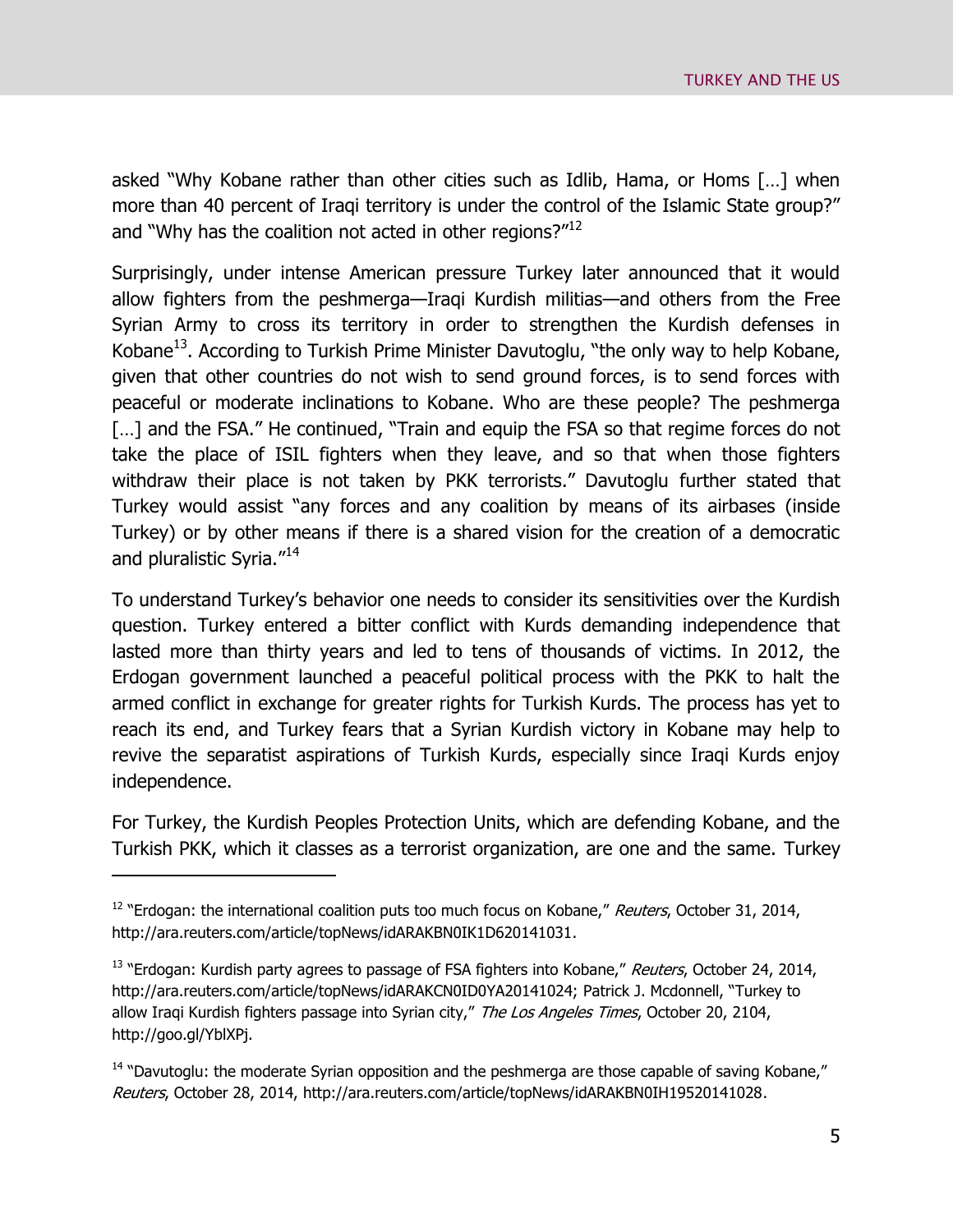has also not forgotten how the PYD – which controls the Protection Units – only last year announced the establishment of self-rule in northeast Syria after the withdrawal of Assad regime forces. In fact the PYD still refuses to become part of the Syrian opposition fighting the regime, leading the Syrian opposition to accuse it of having friendly ties with the Assad regime. $^{15}$ 

Turkey thus finds itself between the hammer and the anvil. Its lack of support for the Kurds in Kobane has angered its Western allies and threatens to damage the peace agreement with the Kurds, particularly since PKK leader Abdullah Ocalan, who is held in a Turkish prison, threatened to end peace talks with Turkey if a massacre of the Kurds in Kobane were to occur.<sup>16</sup> Ankara has also come under intense criticism from its Kurds, who have rioted across Turkey at the beginning of October in protest over the indifference displayed by the Turkish government over what was happening in Kobane, which led to tens of fatalities and hundreds injured. There has also been a further inflow of refugees into Turkey, which has already taken in around 200,000 refugees from Kobane. It would seem, however, that Turkey considers this cost less threatening than a Kurdish victory in Syria without a comprehensive strategy on the Syrian crisis which would look to overthrow the Assad regime, prevent the disintegration of Syria and avert the emergence of a de facto Kurdish state on its borders.

## <span id="page-9-0"></span>Different Priorities

The absence of a comprehensive strategy on Syria is the real spanner in the works between the United States and Turkey. For more than three years, the Obama administration has managed to ignore the Syrian crisis. With the exception of demanding the departure of Assad and talk of his having lost legitimacy, it has yet to offer any meaningful practical assistance to the Syrian revolution. If anything, it has vetoed the arming of the Syrian revolutionaries with advanced weapons, including ground-to-air missiles, which would have countered the air superiority of the Syrian

<sup>&</sup>lt;sup>15</sup> Oliver Holmes and Darren Butler, "Islamic State controls large parts of Kobane despite the airstrikes," Reuters, October 9, 2014, http://ara.reuters.com/article/topNews/idARAKCN0HY0Q720141009; also see: Gulsen Solaker and Tom Perry, "Turkey to let Iraqi Kurds reinforce Kobani," Reuters, October 20, 2014, http://ara.reuters.com/article/topNews/idARAKCN0I928420141020.

<sup>&</sup>lt;sup>16</sup> Ayla Albayrak, "Syrian Clash Jolts Turkish Peace Talks," The Wall Street Journal, October 13, 2014, http://goo.gl/3feCGo.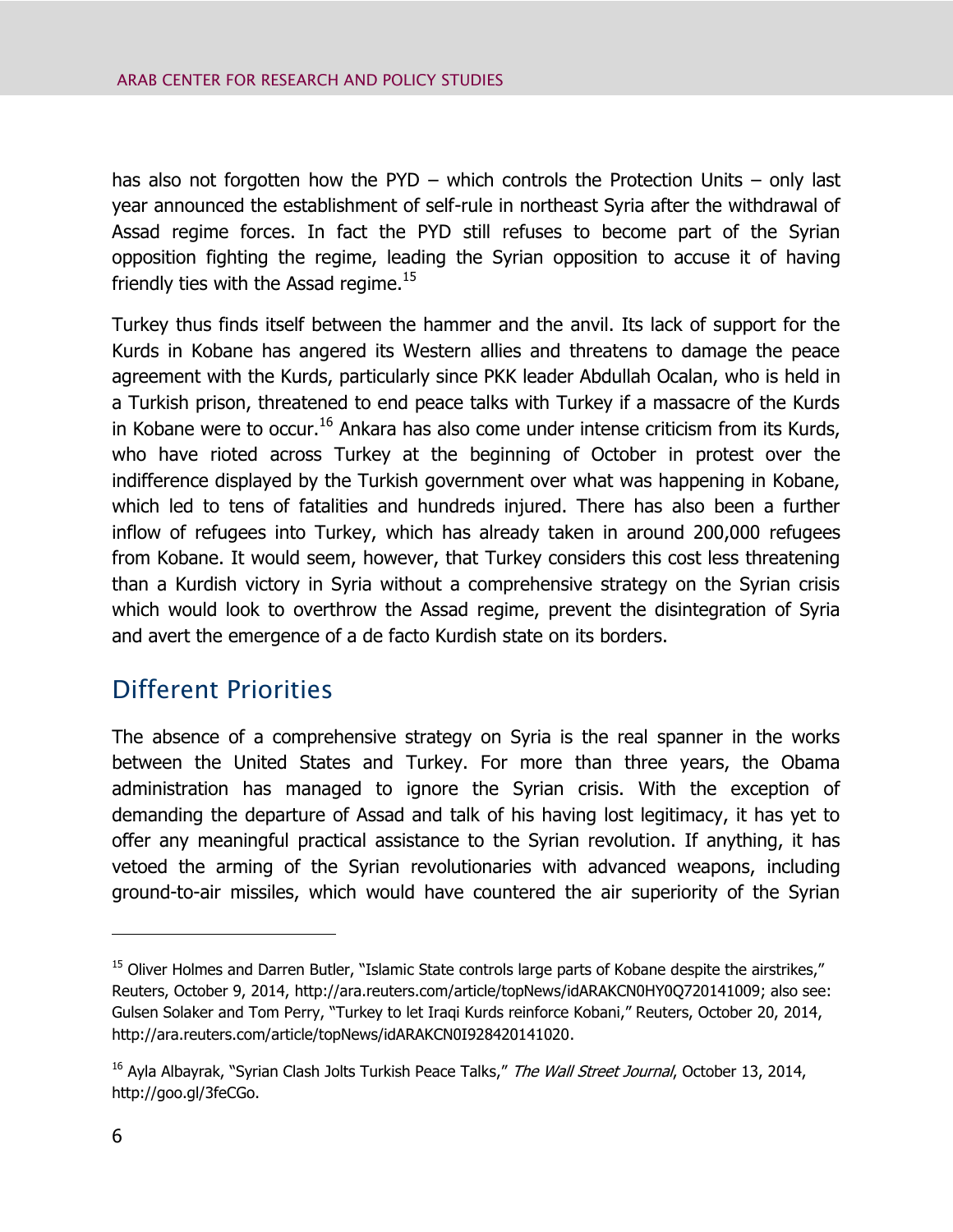regime. Opponents of the Obama administration, at home and abroad, blame its approach to Syria for helping to create the vacuum filled by  $ISIL<sup>17</sup>$  In September, when Obama declared war on ISIL, the real battleground to "degrade and ultimately defeat" was ultimately Iraq. Intervention in Syria, on the other hand, was seen as a preventative measure from ISIL gaining a safe-haven, $18$  implying that the war against ISIL in Syria is supplementary and not full-fledged.

Overall, the accusation that the US lacks a comprehensive strategy on Syria is not limited to opponents of the Obama administration, but it is also the view of some current high-level officials in his administration. The New York Times recently revealed that Defense Secretary Chuck Hagel sent a memo to national security adviser Susan Rice that was "sharply critical" of the Obama administration's overall strategic approach on Syria.<sup>19</sup> According to reports in US media, the memo focused on the "need to have a sharper view of what to do about the Assad regime,"<sup>20</sup> particularly since the Assad regime is benefiting from US airstrikes on Islamic militant groups. The Assad regime is now directing its military force to weaken those who Washington calls the "moderate Syrian opposition", and for whom it has declared its support, since US air power has spared it from taking on the strongest and best armed Islamist groups.<sup>21</sup> In the face of these criticisms, all the White House has done is restate that the US strategy against ISIL in Iraq and Syria is working, and that that the claim that "weakening Islamist

<sup>20</sup> Starr.

 $\overline{a}$ 

 $21$  Landler.

<sup>&</sup>lt;sup>17</sup> The Editorial Board, "Dick Cheney Is Still Right", The Wall Street Journal, September 11, 2014, http://online.wsj.com/articles/dick-cheney-is-still-right-1410305068#printMode.

 $18$  "Press Briefing by Press Secretary Josh Earnest," The White House, Office of the Press Secretary, October 17, 2014; http://goo.gl/PCX9g8; Borzou Daragahi and Daniel Dombey, "ISIS close in on Kobani, highlighting problems of US-led alliance," The Financial Times, October 7, 2014, http://goo.gl/IDLZ2a; Mark Landler, Anne Barnard and Eric Schmitt, "Turkish Inaction on ISIS Advance Dismays the U.S.," The New York Times, October 7, 2014, http://goo.gl/aEoAtg.

 $19$  Mark Landler, "Obama Could Replace Aides Bruised by a Cascade of Crises," The New York Times, October 29, 2014, http://goo.gl/Dcs5jJ; Barbara Starr, "Hagel wrote memo to White House criticizing Syria strategy," CNN, October 30, 2014, http://goo.gl/7mNcLo; Brendan Bordelon, "Report: Private Hagel Memo 'Sharply Critical' of Obama's Syria Strategy," The National Review, October 30, 2014, http://goo.gl/L1YY7T.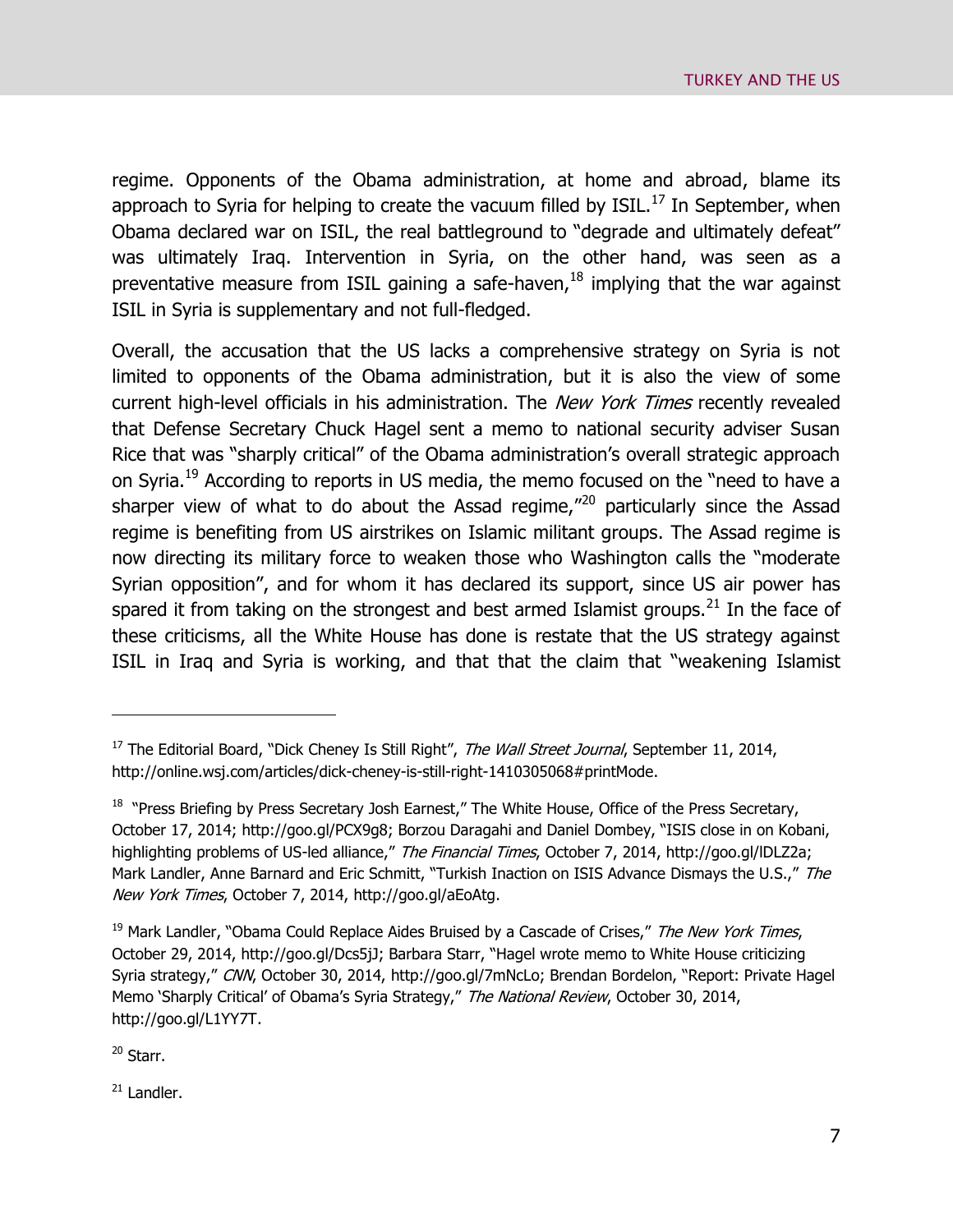militants $"^{22}$  is in the interest of Assad is plain wrong. The White House insists that Assad has "lost the legitimacy to lead." $^{23}$  Yet, beyond verbal reassurances, the Obama administration has failed to propose any practical answers to a strategy on Syria, given the absence of a strategy in the first place.

By contrast, for Erdogan's government, Syria is the number one priority since it constitutes the greatest impact on its national security. Today, Turkey is hosting more than 1.5 million Syrian refugees, and sees that the international failure to deal with the brutality of the Syrian regime and to support the Syrian revolutionaries are the two factors that have allowed Syria to be turned into a safe haven for "terrorist" organizations.<sup>24</sup> Because of this, Turkey has and continues to demand the creation of a safe zone on its border with Syria, protected by a NATO-enforced no-fly zone, for Syrian refugee camps in the context of a broader policy to bring down the Assad regime and neutralize the Syrian Kurdish problem in the framework of a new Syria.

The Obama administration and NATO, however, continue to reject Turkish demands<sup>25</sup> noting that up to now there is no alternative to the Assad regime and that establishing a no-fly zone might mean war with the Assad regime and its anti-aircraft missile systems.<sup>26</sup> This is widening the gap between the two sides and increasing Turkish insistence on not intervening militarily in the interest of the Syrian Kurds, or in Syria, as long as there in no clear strategy on Syria.

<sup>&</sup>lt;sup>22</sup> Doina Chiacu, "White House says Syria strategy working, policy on Assad clear," Reuters, October 31, 2014, http://goo.gl/YpndJ3.

 $23$  Ibid.

<sup>&</sup>lt;sup>24</sup> "Erdoğan Reiterates Demand for Safe Zone as France Supports," Daily Sabah, November 1, 2014, http://goo.gl/xjsdLD.

<sup>&</sup>lt;sup>25</sup> "U.S. Adviser: Turkey 'buffer zone' plan for Syria not on the front burner," Reuters, October 10, 2014, http://goo.gl/d7uqvP; "NATO says Syria buffer zone 'not on table yet'," Agence France-Presse, October 9, 2014, http://www.afp.com/en/node/2924307/.

<sup>&</sup>lt;sup>26</sup> "Erdoğan Reiterates Demand for Safe Zone as France Supports."